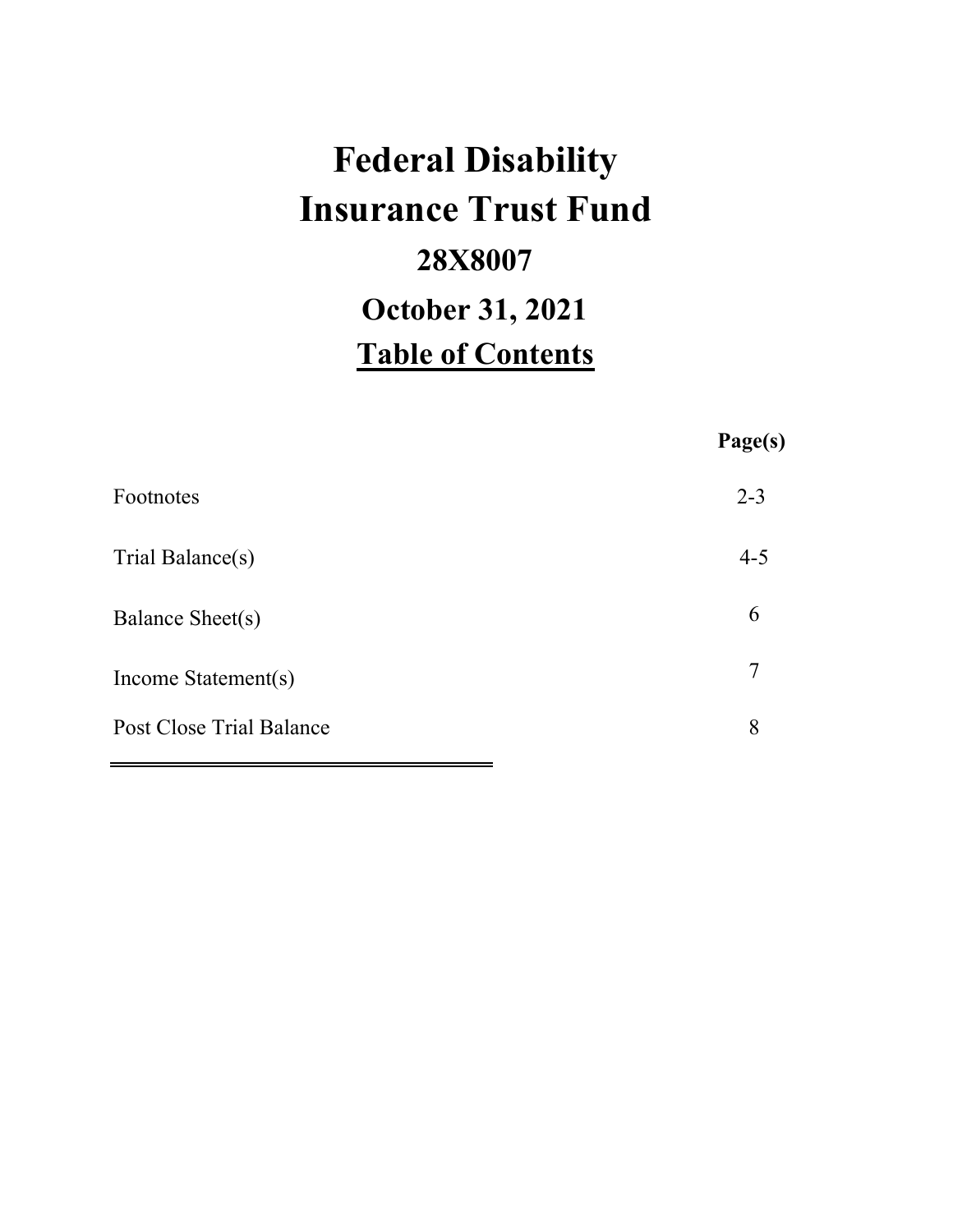# **Federal Disbility Insurance Trust Fund Footnotes**

#### **(1) Summary of Significant Accounting Policies**

#### *(a) Reporting Entity*

The accompanying Balance Sheet of the Federal Disability Insurance Trust Fund (FDI Trust Fund) and related Income Statement pertain to the aspects of the FDI Trust Fund that is serviced by the Funds Management Branch (FMB) of the Bureau of the Fiscal Service (Fiscal Service) of the U.S. Department of the Treasury (Treasury). The FDI Trust Fund was created by legislation enacted by the U.S. Congress.

FMB acts as a service organization which processes receipts, disbursements, and transfers related to the FDI Trust Fund based upon information received and recorded by FMB from Treasury's Office of Tax Analysis (OTA) and the Internal Revenue Service (IRS), and the program agency responsible for the trust fund activity, Treasury's Bureau of the Fiscal Service (Fiscal Service), and other Treasury bureaus. As part of its functions, Fiscal Service also manages the investments, maintains related accounting records and supporting documentation, and reports financial activity. The financial activity reported in the accompanying Balance Sheet and Income Statement is limited to the activities performed by FMB.

The program agency is responsible for administering, regulating, and monitoring the program activities funded by the trust fund. The program agency makes all decisions regarding dispositions from the trust funds. As such, the Balance Sheet and Income Statement do not include information regarding the ultimate disposition of amounts transferred from the trust fund to the program agency.

The program agency is responsible for reporting on the financial position of the trust fund. As such, the financial position of the trust fund in the program agency's records may differ from what has been illustrated in the accompanying Balance Sheet and Income Statement.

#### *(b) Basis of Presentation*

The Balance Sheet and Income Statement have been prepared to report the assets and liabilities of the trust funds under the function performed by FMB, and the related activity, in accordance with the measurement and criteria discussed below.

#### *(c) Basis of Accounting*

The Investments on the Balance Sheet, and Interest Revenue on Investments reported on the Income Statement, are reported using the accrual basis of accounting. All other accounts and activity reported on the Balance Sheet, and Income Statement, are reported on the cash basis.

#### *(d) Fund Balance with Treasury*

The Trust Fund does not maintain cash in commercial bank accounts. Treasury processes cash receipts and disbursements. Fund Balance with Treasury represents net revenue, disposition of revenue, and investment activity. Fund balance with Treasury is reported based on the balance reported by the Fiscal Service's Government-wide Accounting and Reporting Modernization Project (GWA) Account Statement and reconciling transactions identified and recorded by FMB.

#### *(e) Interest Receivables*

Interest receivables are calculated and reported by FMB based on the investment terms received and recorded by FMB from Fiscal Service's Federal Investments & Borrowings Branch (FIBB) in the investment confirmations and monthly statements of account.

#### *(f) Investments*

Pursuant to authorizing legislation, the Secretary of the Treasury shall invest, at the direction of the program agencies, such portion of the trust fund balances as is not, in the judgment of the program agencies, necessary to meet current withdrawals. Such investments shall be in nonmarketable par value or non-marketable market-based securities as authorized by legislation. Par value securities are special issue bonds or certificates of indebtedness that bear interest determined by legislation or the Treasury. Market-based securities are Treasury securities that are not traded on any securities exchange, but mirror the prices of marketable securities with similar terms. Both par value and market-based securities are issued and redeemed by FIBB.

FMB follows Treasury fiscal investment policy guidelines. FMB determines the term of the securities purchased based on direction provided by the program agency. The securities are acquired and held in the name of the Secretary of the Treasury for the trust fund. The interest on and proceeds from the sale or redemption of any security held for the trust fund is credited to the trust fund. Investments are selected for liquidation based on the following order: earliest maturity date, lowest prevailing interest rate, and first security in first security out.

Link to Fiscal Service's Federal Investments & Borrowings Branch Investment Statement of Account:

#### **https://www.treasurydirect.gov/govt/reports/fip/acctstmt/acctstmt.htm**

Investments are calculated and reported at net cost based on the cost and premium/discount amounts reported to FMB in the investment confirmations and monthly statements of account received from FIBB.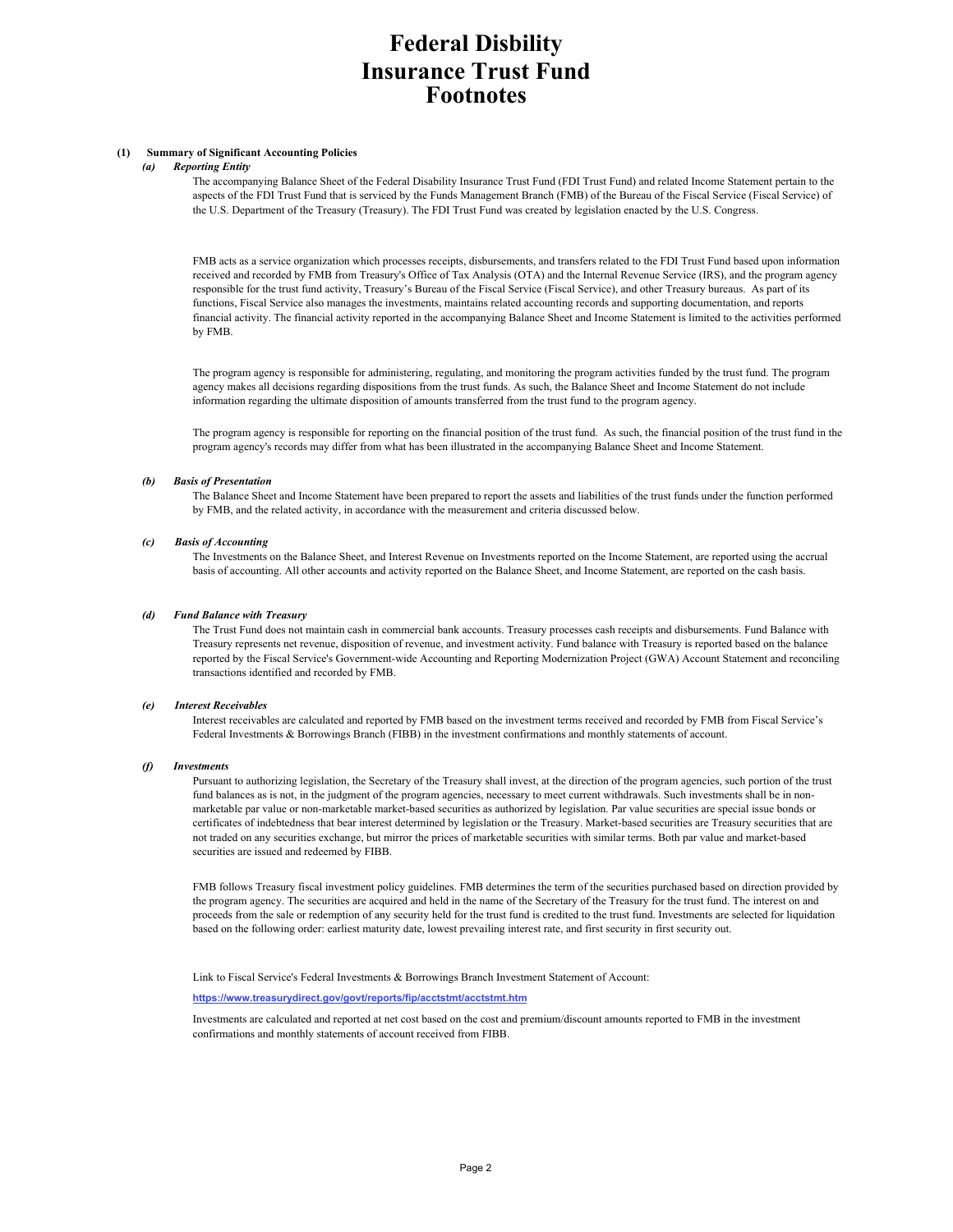#### *(g) Equity*

Equity is calculated and reported by FMB based on the assets of the trust fund. Equity is calculated as the difference between Total Assets and Total Liabilities.

#### *(h) Interest Revenue*

Interest revenue is reported based on the amounts received and recorded by FMB from FIBB in the monthly statements of account and accrued interest and amortization calculated by FMB. Amortization of any premiums and discounts on investments is calculated and reported by FMB based on the investment terms reported to FMB by FIBB using the straight-line method for investments with a term equal to or less than one year and using the level yield method which approximates the interest method for investments with a term of greater than one year.

As stated above in (c) Basis of Accounting, the Investments on the Balance Sheet and Interest Revenue on Investments reported on the Income Statement are reported using the accrual basis of accounting. The following amounts represent cash basis interest earnings for the current month and the current fiscal year to date.

> \$ 10,961,771.14 **Current Month Fiscal Year-to-Date** \$ 10,961,771.14

#### *(i) Revenues*

Pursuant to authorizing legislation, revenue activity recorded in the trust funds consists primarily of interest, penalties, fines, administrative fees, transfers in from program agencies, tax revenues, tax adjustments, tax refunds, premiums, cost recoveries, and other income, which are transferred from the General Fund of the Treasury or from program agencies to the Trust Funds.

Penalties, fines, administrative fees, transfers in from program agencies, premiums, cost recoveries, and other income are reported based on the amounts received and recorded by FMB from Fiscal Service and the program agencies responsible for the respective trust fund activity.

#### *(j) Transfers to Program Agencies*

Dispositions from the Trust Fund are made in accordance with the authorizing legislation to the program agency, which is responsible for the ultimate disposition of such funds, to cover program administration and related costs as defined by law. Transfers to program agencies are calculated and reported based on the disbursement request amounts received and recorded by FMB from the program agency responsible for the respective trust fund activity and the disbursement amounts returned and recorded by FMB from the program agencies responsible for the respective trust fund activity.

#### *(k) Reimbursements to Treasury Bureaus and the General Fund (Operating Expenses/Program Costs)*

In the case of the FDI trust fund, Fiscal Service is authorized by law to receive direct reimbursement from the trust funds for certain administrative expenses (operating expenses/program costs). Also, the Secretary of the Treasury is directed by law to charge trust funds to reimburse the General Fund for administrative expenses incurred by other Treasury bureaus in performing activities related to administering the trust funds. These reimbursement amounts are determined by Treasury based on its assessment of the estimated cost of the services provided. Reimbursements to Treasury bureaus and the General Fund are reported based on the disbursement request amounts received and recorded by FMB from various Treasury bureaus, including the Fiscal Service.

#### **(2) Related Parties**

FMB, on behalf of the Secretary of the Treasury, compiles amounts deposited into the trust fund, invests receipts in Treasury securities, redeems securities and transfers funds to the program agency, maintains accounting records for receipts and disbursements of the trust fund, and reports trust fund financial activity to the program agencies and other interested parties. The program agency, OTA, IRS, and/or Fiscal Service determine the amounts to be deposited in the trust fund. The program agency determines the disposition of the trust fund balances.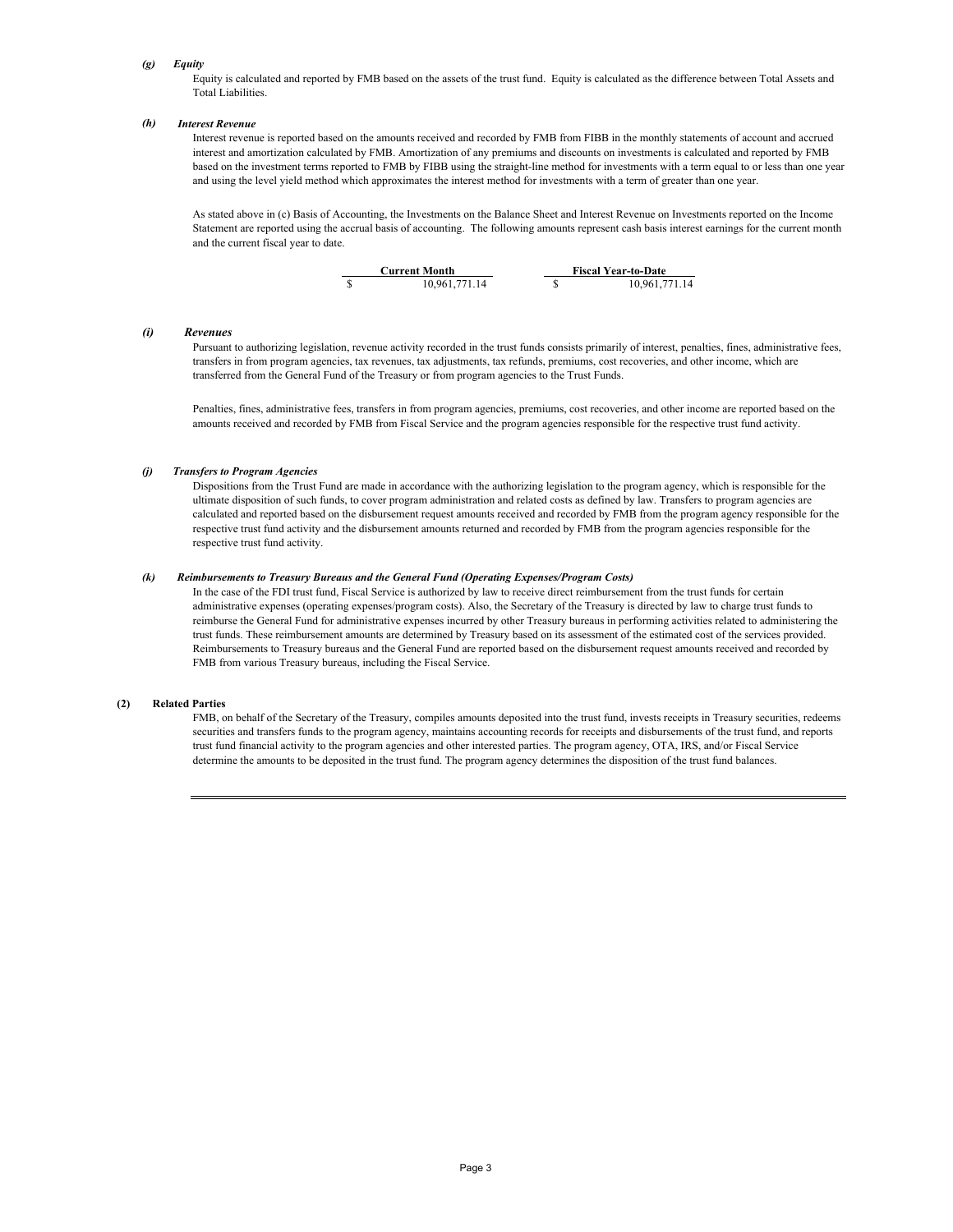#### **Federal Disability Insurance Trust Fund 28X8007 Trial Balance (Unaudited) October 1, 2021 Through October 31, 2021**

| <b>USSGL</b> | <b>BEA CATEGORY YEAR OF BA</b> |                | <b>COST CENTER</b>       | <b>USSGL/COST CENTER DESCRIPTION</b>                     | <b>BEGINNING BALANCE</b> | PERIOD NET DR     | PERIOD NET CR     | <b>ENDING BALANCE</b> |
|--------------|--------------------------------|----------------|--------------------------|----------------------------------------------------------|--------------------------|-------------------|-------------------|-----------------------|
| 101000       | $\sim$                         | $\sim$         | $\sim$                   | <b>FUND BALANCE WITH TREASURY</b>                        | 1,617,710.79             | 18,168,055,042.82 | 18,168,130,377.45 | 1,542,376.16          |
| 133500       | $\sim$                         | $\sim$         | $\sim$                   | <b>EXPENDITURE TRANSFERS RECEIVABLE</b>                  | 0.00                     | 0.00              | 0.00              | 0.00                  |
| 134200       |                                | $\sim$         |                          | <b>INTEREST RECEIVABLE - INVESTMENTS</b>                 | 627,465,275.40           | 221,291,854.08    | 17,848,984.34     | 830,908,145.14        |
| 161000       |                                | $\sim$         | $\sim$                   | INVESTMENTS IN U.S TREASURY SECURITIES ISSUED BY THE BUR | 98,032,277,000.00        | 11,601,644,000.00 | 12,402,629,000.00 | 97,231,292,000.00     |
| 331000       |                                | $\sim$         |                          | <b>CUMULATIVE RESULTS OF OPERATIONS</b>                  | -98,661,359,986.19       | 0.00              | 0.00              | -98,661,359,986.19    |
|              |                                |                |                          |                                                          | 0.00                     | 29,990,990,896.90 | 30,588,608,361.79 | -597,617,464.89       |
|              |                                |                |                          |                                                          | 0.00                     | 29,990,990,896.90 | 30,588,608,361.79 | -597,617,464.89       |
| 411400       | M                              | N              | TFMA53110010             | <b>INTEREST ON INVESTMENTS</b>                           | 0.00                     | 10,961,771.14     | 0.00              | 10,961,771.14         |
|              |                                | N              | TFMA53250100             | ATTORNEY FEES (.031)                                     | 0.00                     | 1,541,315.68      | 0.00              | 1,541,315.68          |
|              |                                | N              | TFMA57502500             | INCOME TAX ON BENEFITS - SSA (.006)*                     | 0.00                     | 405,587,215.60    | 293,607.80        | 405,293,607.80        |
|              |                                | N              | TFMA58010400             | TRANSFERS FROM GF FOR AMOUNTS EQUAL TO FICA TAXES        | 0.00                     | 10,945,805,000.00 | 415,805,000.00    | 10,530,000,000.00     |
|              |                                | $\mathsf{N}$   | TFMA58010500             | TRANSFERS FROM GF FOR AMOUNTS EQUAL TO SECA TAXES        | 0.00                     | 55,694,000.00     | 3,694,000.00      | 52,000,000.00         |
|              |                                | N              | TFMA59000600             | TREASURY OFFSET PROGRAM (.009)*                          | 0.00                     | 0.00              | 2,563.50          | $-2,563.50$           |
|              |                                |                |                          |                                                          | 0.00                     | 11,419,589,302.42 | 419,795,171.30    | 10,999,794,131.12     |
|              |                                |                |                          |                                                          | 0.00                     | 11,419,589,302.42 | 419,795,171.30    | 10,999,794,131.12     |
| 415700       | M                              | $\blacksquare$ |                          | AUTHORITY MADE AVAILABLE FROM RECEIPT OR APPROPRIATION   | 0.00                     | 801,060,334.63    | 0.00              | 801,060,334.63        |
|              |                                |                |                          |                                                          | 0.00                     | 801,060,334.63    | 0.00              | 801,060,334.63        |
|              |                                |                |                          |                                                          | 0.00                     | 801,060,334.63    | 0.00              | 801,060,334.63        |
|              |                                |                |                          |                                                          | 0.00                     | 6,027,244,529.40  | 17,584,917,371.64 | $-11,557,672,842.24$  |
| 420100       |                                | $\sim$         | $\sim$                   | PRIOR YEAR DELIVERED ORDERS - OBLIGATIONS-PAID           | -45,464,134,005.83       | 0.00              | 0.00              | -45,464,134,005.83    |
|              |                                | $\sim$         |                          | TOTAL ACTUAL RESOURCES - COLLECTED                       | 143,498,028,716.62       | 0.00              | 0.00              | 143,498,028,716.62    |
|              |                                |                |                          |                                                          | 98,033,894,710.79        | 0.00              | 0.00              | 98,033,894,710.79     |
|              |                                |                |                          |                                                          | 98,033,894,710.79        | 0.00              | 0.00              | 98,033,894,710.79     |
| 439700       | M                              | N              |                          | APPROPRIATIONS (SPECIAL OR TRUST), BORROWING AUTHORITY   | -71,811,230,912.64       | 0.00              | 0.00              | -71,811,230,912.64    |
|              |                                | X              |                          | APPROPRIATIONS (SPECIAL OR TRUST), BORROWING AUTHORITY   | -26,222,663,798.15       | 0.00              | 0.00              | -26,222,663,798.15    |
|              |                                |                |                          |                                                          | -98,033,894,710.79       | 0.00              | 0.00              | -98,033,894,710.79    |
|              |                                |                |                          |                                                          | -98,033,894,710.79       | 0.00              | 0.00              | -98,033,894,710.79    |
| 462000       |                                | B              | TFMA57600100             | TRANSFERS OUT - SSA LAE ANNUAL (33)*                     | 0.00                     | 114,111,524.00    | 21,249,009.00     | 92,862,515.00         |
|              |                                | B              | TFMA57600900             | TRANSFERS OUT - SSA OIG LAE (16)*                        | 0.00                     | 1,578,292.00      | 0.00              | 1,578,292.00          |
|              |                                | B              | TFMA61000500             | FISCAL SERVICE - DIRECT BILLING - 0520                   | 0.00                     | 36,311.51         | 0.00              | 36,311.51             |
|              |                                | B              | XXXXXXXXXXX DEFAULT CAM1 |                                                          | 933,780,855.92           | 0.00              | 0.00              | 933,780,855.92        |
|              |                                | N              | TFMA53110010             | <b>INTEREST ON INVESTMENTS</b>                           | 0.00                     | 0.00              | 10,961,771.14     | $-10,961,771.14$      |
|              |                                | N              | TFMA53250100             | ATTORNEY FEES (.031)                                     | 0.00                     | 0.00              | 1,541,315.68      | $-1,541,315.68$       |
|              |                                | N              | TFMA57502500             | INCOME TAX ON BENEFITS - SSA (.006)*                     | 0.00                     | 293,607.80        | 405,587,215.60    | -405,293,607.80       |
|              |                                | $\mathsf{N}$   | TFMA57600100             | TRANSFERS OUT - SSA LAE ANNUAL (33)*                     | 0.00                     | 227,541,461.00    | 84,996,032.00     | 142,545,429.00        |
|              |                                | $\mathsf{N}$   | TFMA57600200             | TRANSFERS OUT - SSA LAE X YEAR (34)*                     | 0.00                     | 4,364,733.00      | 0.00              | 4,364,733.00          |
|              |                                | N              | TFMA57600900             | TRANSFERS OUT - SSA OIG LAE (16)*                        | 0.00                     | 4,045,513.00      | 2,251,170.00      | 1,794,343.00          |
|              |                                | N              | TFMA57654000             | TRANSFERS OUT - BENEFIT PAYMENTS, SSA                    | 0.00                     | 17,584,917,371.64 | 6,027,244,529.40  | 11,557,672,842.24     |
|              |                                | N              | TFMA58010400             | TRANSFERS FROM GF FOR AMOUNTS EQUAL TO FICA TAXES        | 0.00                     | 415,805,000.00    | 10,945,805,000.00 | $-10,530,000,000.00$  |
|              |                                | N              | TFMA58010500             | TRANSFERS FROM GF FOR AMOUNTS EQUAL TO SECA TAXES        | 0.00                     | 3,694,000.00      | 55,694,000.00     | $-52,000,000.00$      |
|              |                                | N              | TFMA59000600             | TREASURY OFFSET PROGRAM (.009)*                          | 0.00                     | 2,563.50          | 0.00              | 2,563.50              |
|              |                                | N              | XXXXXXXXXXX DEFAULT CAM1 |                                                          | -933,780,855.92          | 0.00              | 801,060,334.63    | $-1,734,841,190.55$   |
|              |                                |                |                          |                                                          | 0.00                     | 18,356,390,377.45 | 18,356,390,377.45 | 0.00                  |
|              |                                |                |                          |                                                          | 0.00                     | 18,356,390,377.45 | 18,356,390,377.45 | 0.00                  |
| 490200       | D                              | B              |                          | TFMA57600100   TRANSFERS OUT - SSA LAE ANNUAL (33)*      | 0.00                     | 21,249,009.00     | 114,111,524.00    | $-92,862,515.00$      |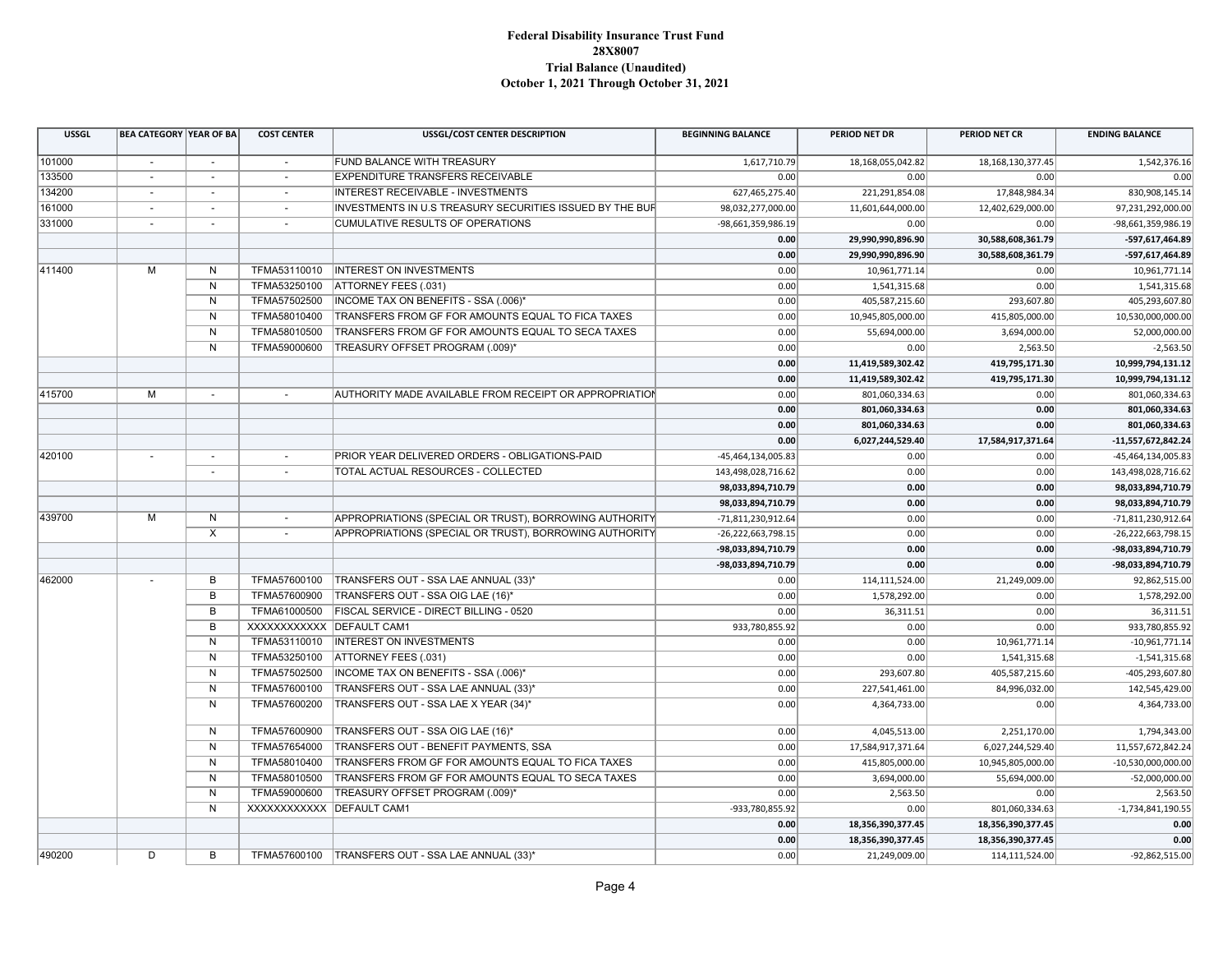#### **Federal Disability Insurance Trust Fund 28X8007 Trial Balance (Unaudited) October 1, 2021 Through October 31, 2021**

|                    |                          | B                        |              | TFMA57600900   TRANSFERS OUT - SSA OIG LAE (16)*  | 0.00 | 0.00              | 1,578,292.00      | $-1,578,292.00$      |
|--------------------|--------------------------|--------------------------|--------------|---------------------------------------------------|------|-------------------|-------------------|----------------------|
|                    |                          |                          |              |                                                   | 0.00 | 21,249,009.00     | 115,689,816.00    | $-94,440,807.00$     |
| 490200             | D                        | N                        | TFMA57600100 | TRANSFERS OUT - SSA LAE ANNUAL (33)*              | 0.00 | 84,996,032.00     | 227,541,461.00    | $-142,545,429.00$    |
|                    |                          | N                        | TFMA57600200 | TRANSFERS OUT - SSA LAE X YEAR (34)*              | 0.00 | 0.00              | 4,364,733.00      | $-4,364,733.00$      |
|                    |                          | N                        | TFMA57600900 | TRANSFERS OUT - SSA OIG LAE (16)*                 | 0.00 | 2,251,170.00      | 4,045,513.00      | $-1,794,343.00$      |
|                    |                          |                          |              |                                                   | 0.00 | 87,247,202.00     | 235,951,707.00    | $-148,704,505.00$    |
| 490200             | M                        | B                        | TFMA61000500 | FISCAL SERVICE - DIRECT BILLING - 0520            | 0.00 | 0.00              | 36,311.51         | $-36,311.51$         |
|                    |                          |                          |              |                                                   | 0.00 | 0.00              | 36,311.51         | $-36,311.51$         |
|                    |                          |                          |              |                                                   | 0.00 | 108,496,211.00    | 351,677,834.51    | $-243,181,623.51$    |
| 531100             | $\overline{\phantom{a}}$ |                          | TFMA53110010 | <b>INTEREST ON INVESTMENTS</b>                    | 0.00 | 6,887,213.20      | 221,291,854.08    | $-214,404,640.88$    |
|                    |                          |                          |              |                                                   | 0.00 | 6,887,213.20      | 221,291,854.08    | $-214,404,640.88$    |
|                    |                          |                          |              |                                                   | 0.00 | 6,887,213.20      | 221,291,854.08    | $-214,404,640.88$    |
| 532500             | $\sim$                   | $\overline{\phantom{a}}$ |              | TFMA53250100   ATTORNEY FEES (.031)               | 0.00 | 0.00              | 1,541,315.68      | $-1,541,315.68$      |
|                    |                          |                          |              |                                                   | 0.00 | 0.00              | 1,541,315.68      | $-1,541,315.68$      |
|                    |                          |                          |              |                                                   | 0.00 | 0.00              | 1,541,315.68      | $-1,541,315.68$      |
| 575000             | $\sim$                   |                          | TFMA57502500 | INCOME TAX ON BENEFITS - SSA (.006)*              | 0.00 | 293,607.80        | 405,587,215.60    | $-405,293,607.80$    |
|                    |                          |                          |              |                                                   | 0.00 | 293,607.80        | 405,587,215.60    | $-405,293,607.80$    |
|                    |                          |                          |              |                                                   | 0.00 | 293,607.80        | 405,587,215.60    | $-405,293,607.80$    |
| 576000             |                          |                          | TFMA57600100 | TRANSFERS OUT - SSA LAE ANNUAL (33)*              | 0.00 | 341,652,985.00    | 106,245,041.00    | 235,407,944.00       |
|                    |                          |                          | TFMA57600200 | TRANSFERS OUT - SSA LAE X YEAR (34)*              | 0.00 | 4,364,733.00      | 0.00              | 4,364,733.00         |
|                    |                          |                          | TFMA57600900 | TRANSFERS OUT - SSA OIG LAE (16)*                 | 0.00 | 5,623,805.00      | 2,251,170.00      | 3,372,635.00         |
|                    |                          |                          |              |                                                   | 0.00 | 351,641,523.00    | 108,496,211.00    | 243,145,312.00       |
|                    |                          |                          |              |                                                   | 0.00 | 351,641,523.00    | 108,496,211.00    | 243,145,312.00       |
| 576500             | ÷.                       |                          | TFMA57654000 | TRANSFERS OUT - BENEFIT PAYMENTS, SSA             | 0.00 | 17,584,917,371.64 | 6,027,244,529.40  | 11,557,672,842.24    |
|                    |                          |                          |              |                                                   | 0.00 | 17,584,917,371.64 | 6,027,244,529.40  | 11,557,672,842.24    |
|                    |                          |                          |              |                                                   | 0.00 | 17,584,917,371.64 | 6,027,244,529.40  | 11,557,672,842.24    |
| 580100             | M                        | $\sim$                   | TFMA58010400 | TRANSFERS FROM GF FOR AMOUNTS EQUAL TO FICA TAXES | 0.00 | 415,805,000.00    | 10,945,805,000.00 | $-10,530,000,000.00$ |
|                    |                          |                          | TFMA58010500 | TRANSFERS FROM GF FOR AMOUNTS EQUAL TO SECA TAXES | 0.00 | 3,694,000.00      | 55,694,000.00     | $-52,000,000.00$     |
|                    |                          |                          |              |                                                   | 0.00 | 419,499,000.00    | 11,001,499,000.00 | $-10,582,000,000.00$ |
|                    |                          |                          |              |                                                   | 0.00 | 419,499,000.00    | 11,001,499,000.00 | $-10,582,000,000.00$ |
| 590000             | $\sim$                   | $\ddot{\phantom{1}}$     | TFMA59000600 | TREASURY OFFSET PROGRAM (.009)*                   | 0.00 | 2,563.50          | 0.00              | 2,563.50             |
|                    |                          |                          |              |                                                   | 0.00 | 2,563.50          | 0.00              | 2,563.50             |
|                    |                          |                          |              |                                                   | 0.00 | 2,563.50          | 0.00              | 2,563.50             |
| 610000             | $\sim$                   | $\blacksquare$           | TFMA61000500 | <b>FISCAL SERVICE - DIRECT BILLING - 0520</b>     | 0.00 | 36,311.51         | 0.00              | 36,311.51            |
|                    |                          |                          |              |                                                   | 0.00 | 36,311.51         | 0.00              | 36,311.51            |
|                    |                          |                          |              |                                                   | 0.00 | 36,311.51         | 0.00              | 36,311.51            |
| <b>Grand Total</b> |                          |                          |              |                                                   | 0.00 | 85,067,049,242.45 | 85,067,049,242.45 | 0.00                 |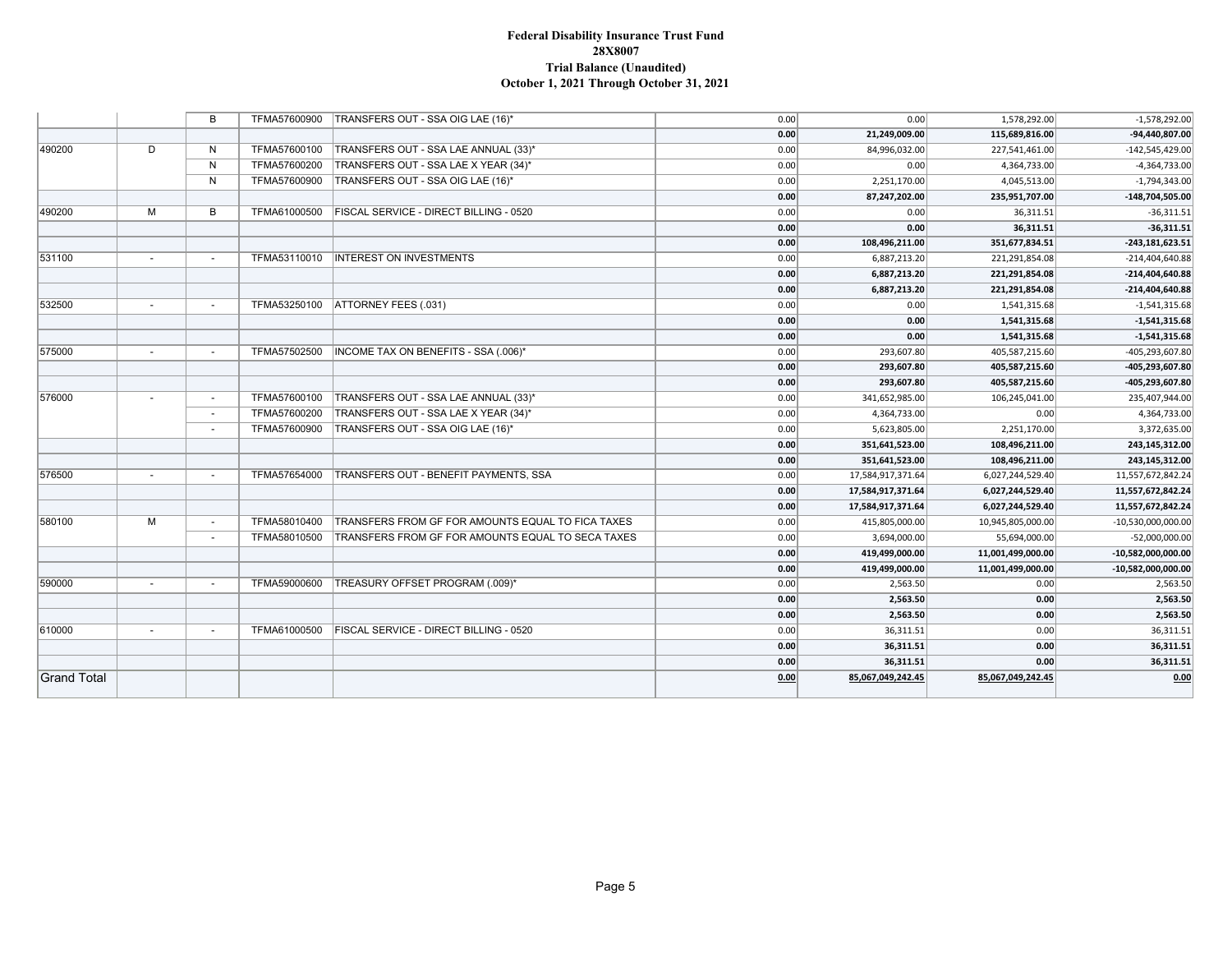## **Federal Disability Insurance Trust Fund 28X8007Balance Sheet (Unaudited) October 31, 2021**

| <b>ACCOUNT TYPE</b>           | <b>ACCOUNT DESCRIPTION</b>                                                        | <b>ENDING BALANCE</b> |  |  |  |  |
|-------------------------------|-----------------------------------------------------------------------------------|-----------------------|--|--|--|--|
| <b>ASSETS</b>                 | FUND BALANCE WITH TREASURY                                                        |                       |  |  |  |  |
|                               | INTEREST RECEIVABLE - INVESTMENTS                                                 | 830,908,145.14        |  |  |  |  |
|                               | INVESTMENTS IN U.S TREASURY SECURITIES ISSUED BY THE BUREAU OF THE FISCAL SERVICE | 97,231,292,000.00     |  |  |  |  |
| <b>TOTAL</b>                  |                                                                                   | 98,063,742,521.30     |  |  |  |  |
| <b>LIABILITY &amp; EQUITY</b> | CUMULATIVE RESULTS OF OPERATIONS                                                  | -98,661,359,986.19    |  |  |  |  |
|                               | <b>INET INCOME</b>                                                                | 597,617,464.89        |  |  |  |  |
| <b>TOTAL</b>                  |                                                                                   | -98,063,742,521.30    |  |  |  |  |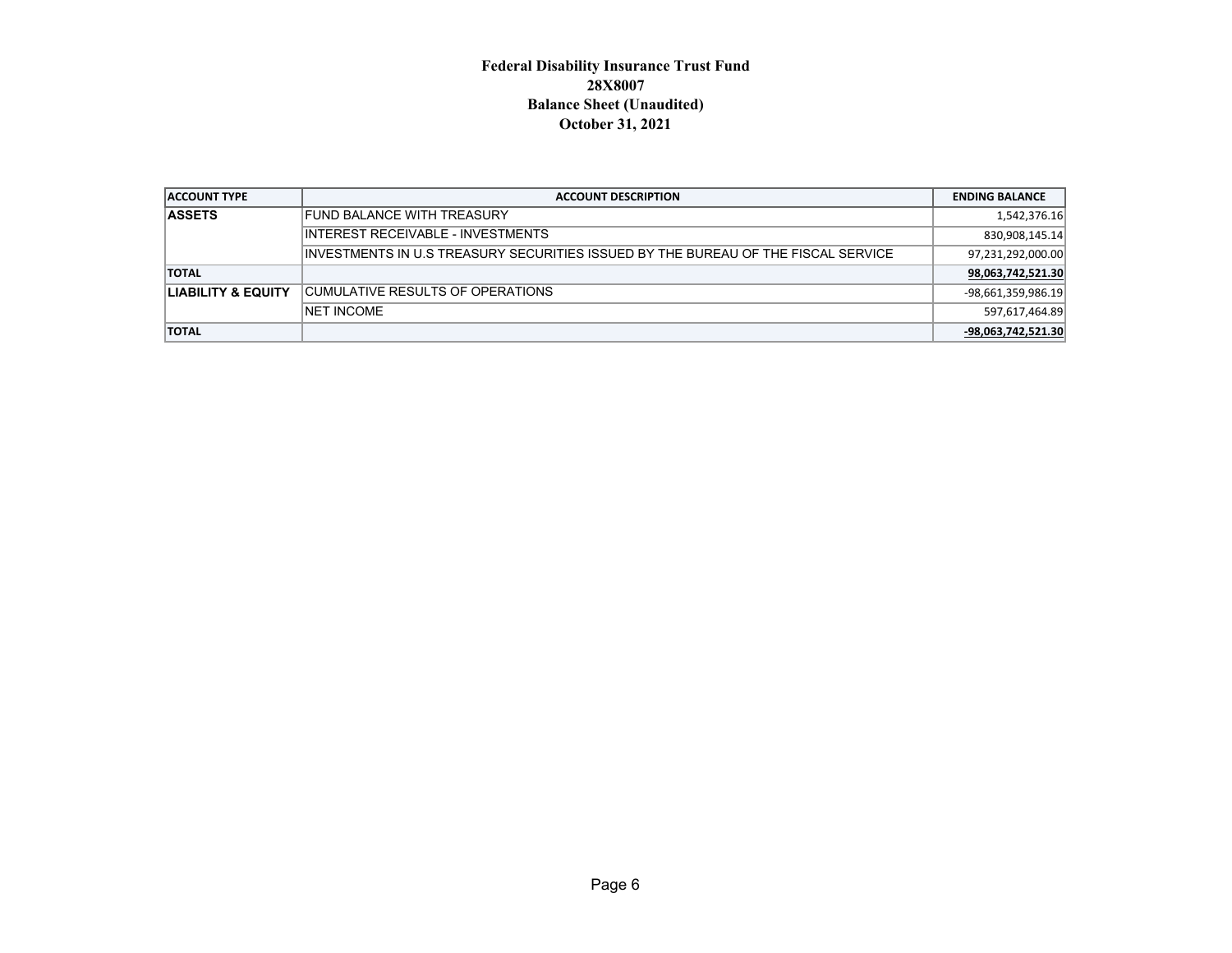#### **Federal Disability Insurance Trust Fund 28X8007 Income Statement (Unaudited) October 1, 2021 Through October 31, 2021**

| <b>REVENUE TYPE</b> | <b>USSGL</b>     | <b>USSGL DESCRIPTION</b>                                    | <b>COST CENTER</b> | <b>COST CENTER DESCRIPTION</b>                  | <b>ACTIVITY</b>      | <b>ENDING BALANCE</b> |
|---------------------|------------------|-------------------------------------------------------------|--------------------|-------------------------------------------------|----------------------|-----------------------|
| <b>INCOME</b>       | 531100           | INTEREST REVENUE - INVESTMENTS - NON EXCHANGE               | FFMA53110010       | <b>INTEREST ON INVESTMENTS</b>                  | $-214,404,640.88$    | $-214,404,640.88$     |
|                     | <b>SUM USSGL</b> |                                                             |                    |                                                 | $-214,404,640.88$    | -214,404,640.88       |
|                     | 532500           | ADMINISTRATIVE FEES REVENUE                                 | TFMA53250100       | ATTORNEY FEES (.031)                            | $-1,541,315.68$      | $-1,541,315.68$       |
|                     | <b>SUM USSGL</b> |                                                             |                    |                                                 | $-1,541,315.68$      | $-1,541,315.68$       |
|                     | 575000           | EXPENDITURE FINANCING SOURCES - TRANSFERS-IN                | TFMA57502500       | INCOME TAX ON BENEFITS - SSA (.006)*            | $-405,293,607.80$    | -405,293,607.80       |
|                     | <b>SUM USSGL</b> |                                                             |                    |                                                 | -405,293,607.80      | -405,293,607.80       |
|                     | 580100           | TAX REVENUE COLLECTED - INDIVIDUAL                          | TFMA58010400       | TRANSFERS FROM GF FOR AMOUNTS EQUAL TO FICA TA! | $-10,530,000,000.00$ | $-10,530,000,000.00$  |
|                     |                  |                                                             | TFMA58010500       | TRANSFERS FROM GF FOR AMOUNTS EQUAL TO SECA TA  | $-52,000,000.00$     | $-52,000,000.00$      |
|                     | <b>SUM USSGL</b> |                                                             |                    |                                                 | $-10,582,000,000.00$ | -10,582,000,000.00    |
|                     | 590000           | OTHER REVENUE - NON-EXCHANGE                                | TFMA59000600       | TREASURY OFFSET PROGRAM (.009)*                 | 2,563.50             | 2,563.50              |
|                     | <b>SUM USSGL</b> |                                                             |                    |                                                 | 2,563.50             | 2,563.50              |
| <b>TOTAL</b>        |                  |                                                             |                    |                                                 | $-11,203,237,000.86$ | -11,203,237,000.86    |
| <b>EXPENSES</b>     | 576000           | EXPENDITURE FINANCING SOURCES - TRANSFERS-OUT               | TFMA57600100       | TRANSFERS OUT - SSA LAE ANNUAL (33)*            | 235,407,944.00       | 235,407,944.00        |
|                     |                  |                                                             | TFMA57600200       | TRANSFERS OUT - SSA LAE X YEAR (34)*            | 4,364,733.00         | 4,364,733.00          |
|                     |                  |                                                             | TFMA57600900       | TRANSFERS OUT - SSA OIG LAE (16)*               | 3,372,635.00         | 3,372,635.00          |
|                     | <b>SUM USSGL</b> |                                                             |                    |                                                 | 243,145,312.00       | 243,145,312.00        |
|                     | 576500           | NONEXPENDITURE FINANCING SOURCES - TRANSFERS-CITFMA57654000 |                    | TRANSFERS OUT - BENEFIT PAYMENTS, SSA           | 11,557,672,842.24    | 11,557,672,842.24     |
|                     | <b>SUM USSGL</b> |                                                             |                    |                                                 | 11,557,672,842.24    | 11,557,672,842.24     |
| <b>TOTAL</b>        |                  |                                                             |                    |                                                 | 11,800,854,465.75    | 11,800,854,465.75     |
| <b>GRAND TOTAL</b>  |                  |                                                             |                    |                                                 | 597,617,464.89       | 597,617,464.89        |